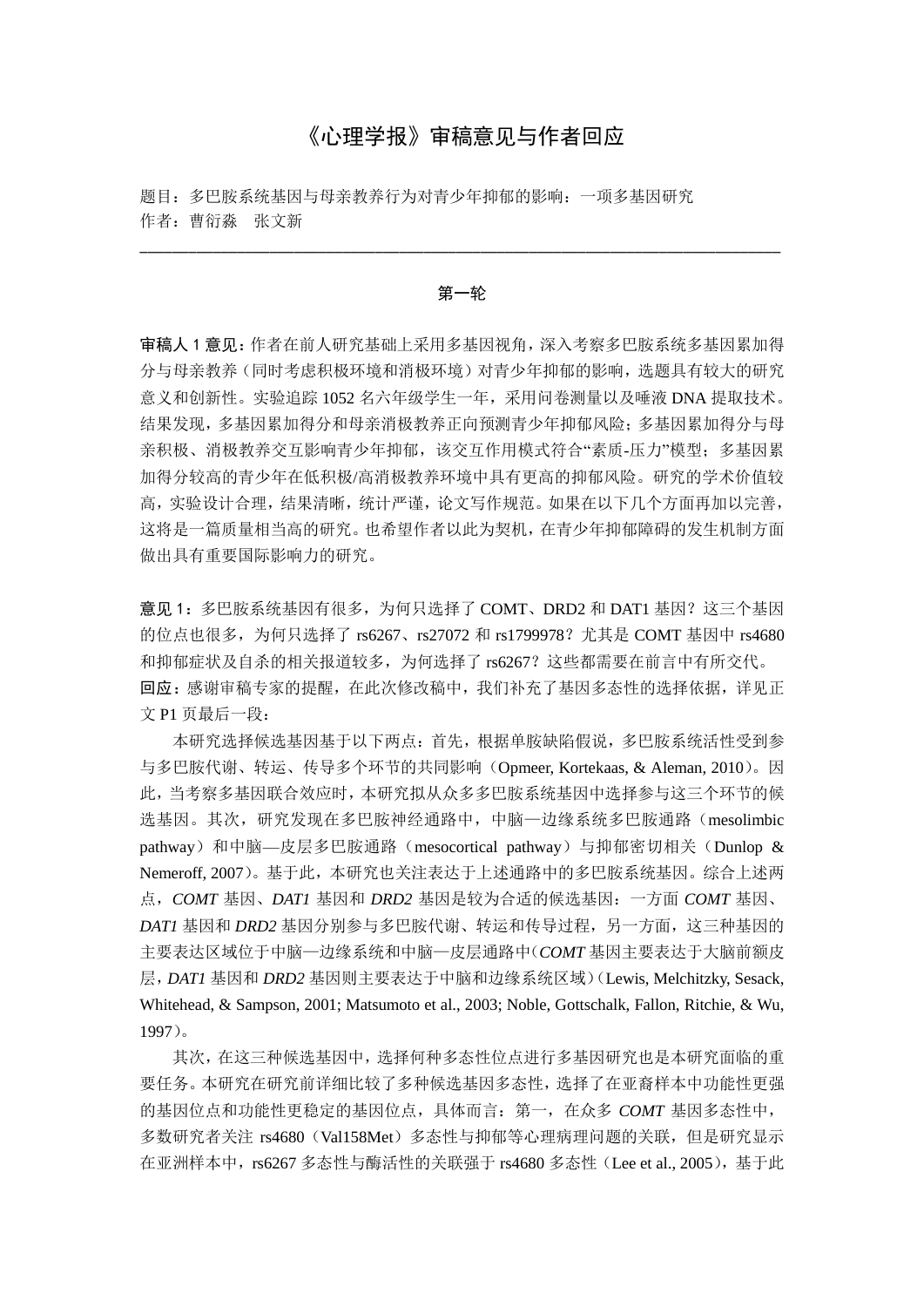本研究选择关注位于 22 号染色体 q11.2 区的 rs6267 多态性。第二, 在 *DAT1* 基因中, 常见 基因变体 *DAT1* VNTR 多态性的等位基因变体功能存在不确定性,研究发现 9R 和 10R 等位 基因何者与较高的*DAT1*表达活性有关存在分歧(e.g., Costa, Riedel, Müller, Möller, & Ettinger, 2011; Heinz et al., 2000)。相比之下,rs27072 转运活性在体内实验和体外实验中均获得了一 致的结果(Pinsonneault et al., 2011)。第三,对于 *DRD2* rs1799978 多态性,相关药物研究显 示在亚裔样本中,比起其他 *DRD2* 多态性, rs1799978 多态性与更好的利培酮(通过与 D2 受体结合产生拮抗作用以减少抑郁、精神分裂症状)疗效有关(Xing et al., 2007)。近期研 究也显示, rs1799978 基因多态性能够显著预测抑郁的异质性亚组, 而 TaqIA 多态性的预测 作用不显著。因此,本研究选择 rs1799978 多态性作为 *DRD2* 基因的指标。

事实上,多巴胺系统基因众多,采用全部多巴胺系统基因变体以考察多基因联合效应的 研究难度极大,因此,本研究仅考察了三个代表性的基因变体为多基因遗传基础提供证据, 未来研究尚需要考察其他候选基因多态性的联合效应以丰富该领域的研究。对此,我们在讨 论部分也补充了相关内容(详见 P14 页最后一段第 5 行)。

参考文献:

- Costa, A., Riedel, M., Müller, U., Möller, H. J., & Ettinger, U. (2011). Relationship between SLC6A3 genotype and striatal dopamine transporter availability: A meta-analysis of human single photon emission computed tomography studies. *Synapse, 65*, 998–1005.
- Dunlop, B. W., & Nemeroff, C. B. (2007). The role of dopamine in the pathophysiology of depression. *Archives of General Psychiatry, 64*, 327–337.
- Heinz, A., Goldman, D., Jones, D. W., Palmour, R., Hommer, D., Gorey, J. G., ... Weinberger, D. R. (2000). Genotype influences in vivo dopamine transporter availability in human striatum. *Neuropsychopharmacology, 22*, 133–139.
- Lee, S. G., Joo, Y., Kim, B., Chung, S., Kim, H. L., Lee, I., ... Song, K. (2005). Association of Ala72Ser polymorphism with COMT enzyme activity and the risk of schizophrenia in Koreans. *Human Genetics, 116*, 319–328.
- Lewis, D. A., Melchitzky, D. S., Sesack, S. R., Whitehead, R. E., & Sampson, A. (2001). Dopamine transporter immunoreactivity in monkey cerebral cortex: Regional, laminar, and ultrastructural localization. *Journal of Comparative Neurology, 432*, 119–136.
- Matsumoto, M., Weickert, C. S., Beltaifa, S., Kolachana, B., Chen, J., Hyde, T. M., ... Kleinman, J. E. (2003). Catechol-O-methyltransferase (COMT) mRNA expression in the dorsolateral prefrontal cortex of patients with schizophrenia. *Neuropsychopharmacology, 28*, 1521–1530.
- Noble, E. P., Gottschalk, L. A., Fallon, J. H., Ritchie, T. L., & Wu, J. C. (1997). D2 dopamine receptor polymorphism and brain regional glucose metabolism. *American Journal of Medical Genetics, 74*, 162–166.
- Opmeer, E. M., Kortekaas, R., & Aleman, A. (2010). Depression and the role of genes involved in dopamine metabolism and signalling. *Progress in Neurobiology, 92*, 112–133.
- Pinsonneault, J. K., Han, D. D., Burdick, K. E., Kataki, M., Bertolino, A., Malhotra, A. K., ... Sadee, W. (2011). Dopamine transporter gene variant affecting expression in human brain is associated with bipolar disorder. *Neuropsychopharmacology, 36*, 1644–1655.

Xing, Q., Qian, X., Li, H., Wong, S., Wu, S., Feng, G., ... Gao, J. (2007). The relationship between the therapeutic response to risperidone and the dopamine D2 receptor polymorphism in Chinese schizophrenia patients. *International Journal of Neuropsychopharmacology, 10*, 631–637.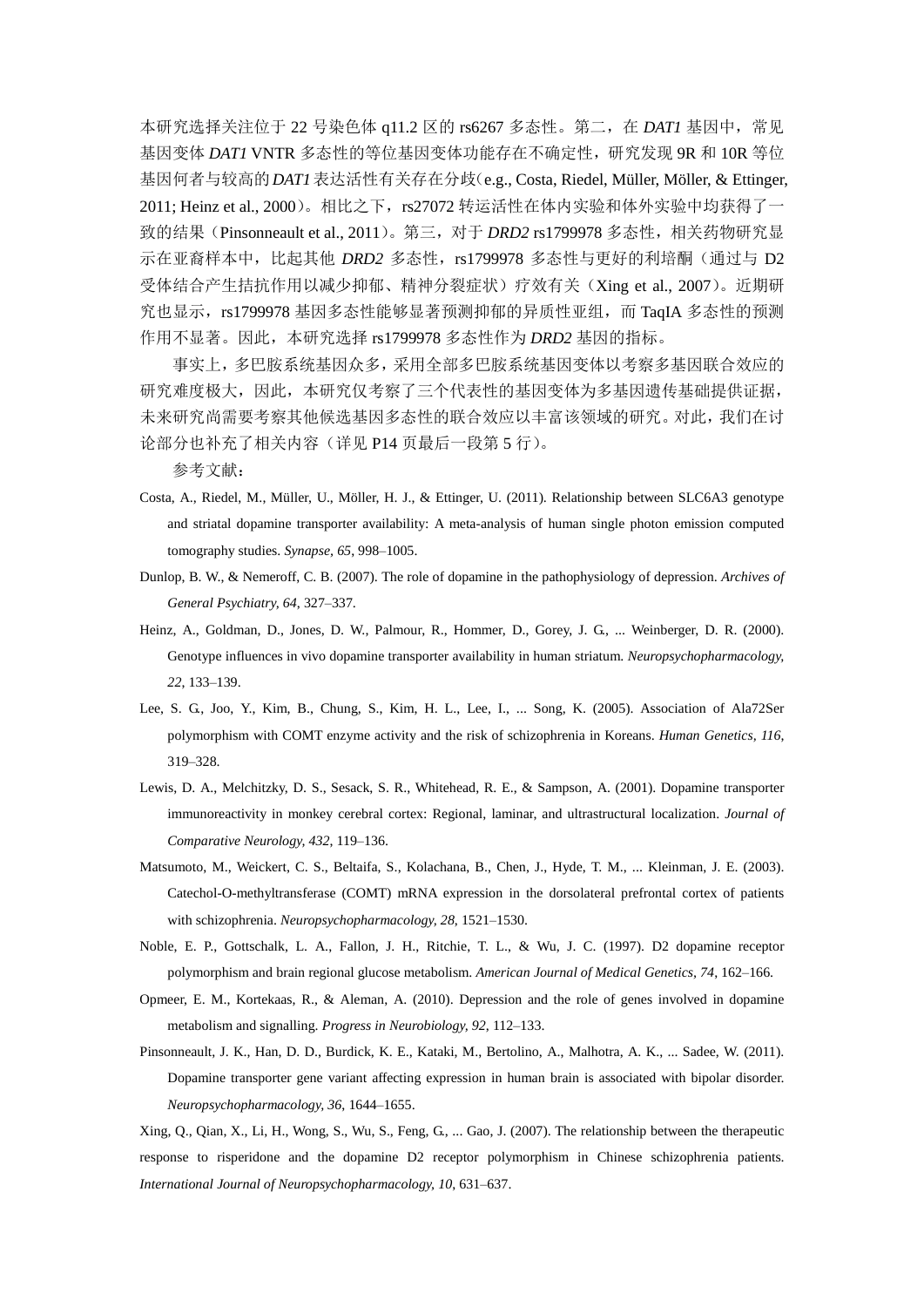意见 2: 统计基因和环境对抑郁症状的影响时为何要控制 T1 的抑郁?作者在被试小学六年 级和七年级收集的抑郁水平,但是基因和环境的影响并非是六年级之后才起的作用,为何要 控制 T1 的抑郁?这将减小基因和环境(尤其是环境)的作用,比如表 4 和表 5 中的教养的 β 可能被低估了。通常在想要研究六年级后的重大创伤事件(如被试们在六年级填完抑郁问 卷后不幸遭遇了地震灾害)对抑郁的影响才有必要控制基线的抑郁水平以减少个体差异,否 则似乎没有控制 T1 的抑郁的必要性。

回应:诚如审稿专家所指出的,控制早期抑郁症状可能会削弱基因和环境的效应量及其显著 性水平。但是本研究控制基线抑郁症状,主要基于以下考虑:

本研究所采用的环境变量为母亲教养行为,与地震等重大意外创伤事件不同的是,青少 年抑郁和母亲教养行为之间通常具有双向关系(即母亲教养行为不仅影响青少年抑郁,青少 年抑郁也会影响母亲教养行为,而抑郁通常不会影响重大创伤事件的发生)。已有研究显示, 父母教养与青少年抑郁症状间存在双向关系(Hamza & Willoughby, 2011), 甚至有研究显示 青少年抑郁对父母拒绝的预测力更强(或青少年抑郁单向影响父母拒绝)(Hale, VanderValk, Akse, & Meeus, 2008)。由此可知,母亲对青少年的教养行为会受到青少年抑郁情绪的影响。 当不控制青少年早期抑郁时,研究考察的教养行为对青少年抑郁的影响本质上也包含早期抑 郁对后继抑郁的影响。因此,使用纵向设计控制基线抑郁症状有助于降低母亲教养行为是抑 郁症状的后果而不是原因的可能性(Chen, Li, & McGue, 2013)。

参考文献:

- Chen, J., Li, X., & McGue, M. (2013). The interacting effect of the BDNF Val66Met polymorphism and stressful life events on adolescent depression is not an artifact of gene–environment correlation: Evidence from a longitudinal twin study. *Journal of Child Psychology and Psychiatry, 54*, 1066–1073.
- Hale, W. W., VanderValk, I., Akse, J., & Meeus, W. (2008). The interplay of early adolescents' depressive symptoms, aggression and perceived parental rejection: A four-year community study. *Journal of Youth and Adolescence, 37*, 928–940.

Hamza, C. A., & Willoughby, T. (2011). Perceived parental monitoring, adolescent disclosure, and adolescent depressive symptoms: A longitudinal examination. *Journal of Youth and Adolescence, 40*, 902–915.

意见 3:细节: 1、摘要没有研究背景的介绍。摘要的第一句话缺少主语。

回应:感谢审稿专家的建议,在此次修改稿中,我们补充了研究背景的介绍并增加了原稿件 中摘要的第一句话主语。具体修改如下(见正文 P1 摘要部分):

近年来,伴随着对单基因研究局限性的认识及对"遗传率缺失"的探索,越来越多的研 究强调考察抑郁多基因遗传机制的重要性。本研究对 1052 名汉族青少年(12.31 ±0.37, 50.2% 女生)进行一年的追踪,采用多基因累加得分研究范式考察多巴胺系统基因与母亲教养行为 对青少年抑郁的纵向影响及其作用模式。

意见 4:细节: 2、当大写字母表示基因时需要斜体,表示蛋白时不需要斜体。文中代表基 因时大写字母都需斜体。

回应:我们已经按照专家建议通篇修改了相关格式,以斜体表示基因,非斜体表示蛋白(详 见正文标蓝部分)。

意见 5: 第 2 页第一句表述不准确, 儿茶酚胺与多巴胺并非并列关系, 而是包含关系, 即儿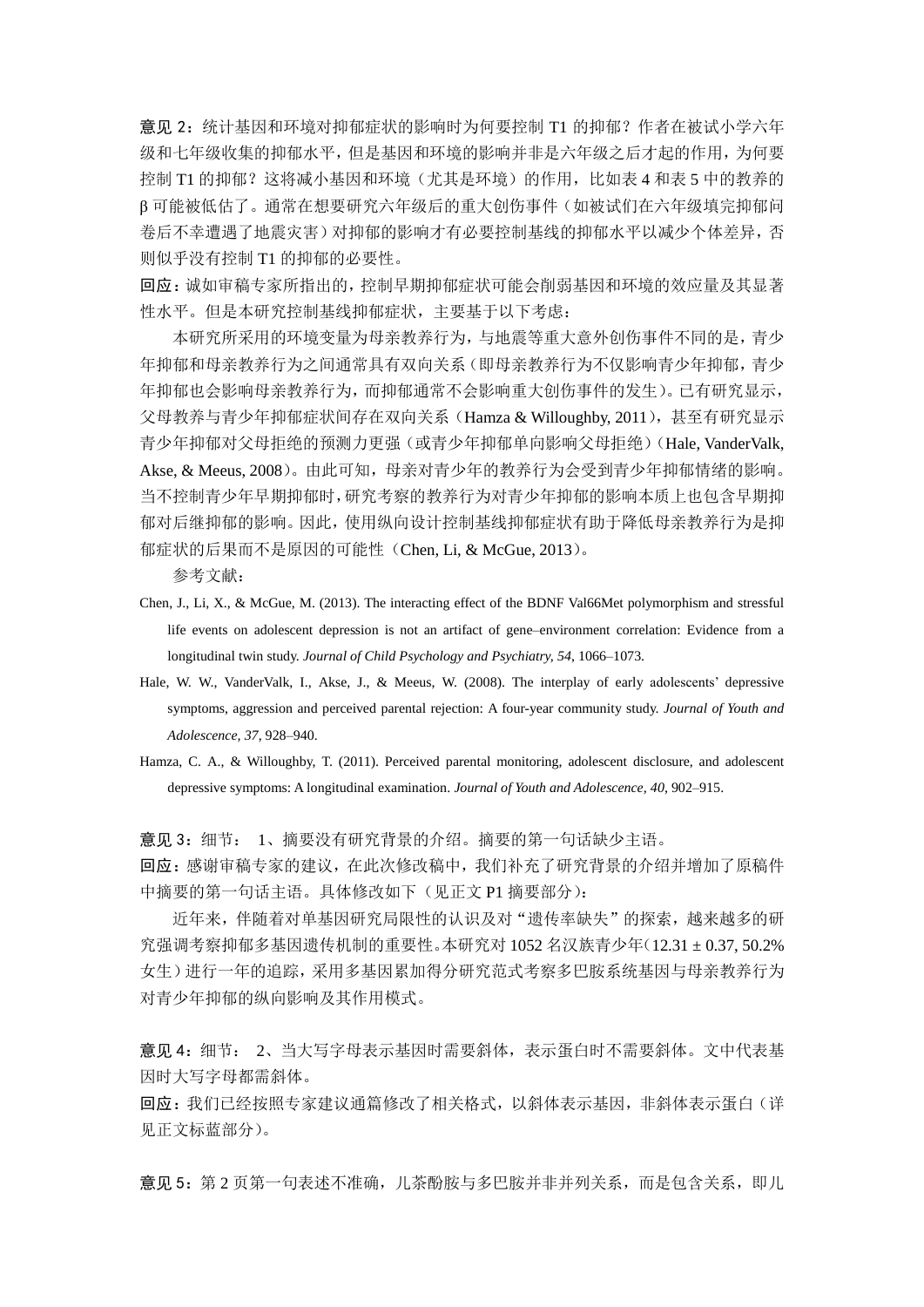茶酚胺本就包括去甲肾上腺素、肾上腺素和多巴胺等。

回应:感谢审稿专家的提醒,在上一稿中我们忽略了该表述的错误。在这一修改稿中已经将 此表述修改为:"*COMT* 基因编码的 COMT 酶能够降解去甲肾上腺素、肾上腺素、多巴胺等 神经递质,进而降低突触间隙中多巴胺浓度导致抑郁。"(详见 P2 第二段第一行)

意见 6: 第 2 页第三段提到 rs1799978 位点的基因型功能尚不清楚,但在表 1 中又说 AA 型 是低活性,GG 型是高活性,似乎自相矛盾。

回应:感谢审稿专家的意见,上一稿中 P2 第 3 段的表达确实存在不严谨之处,导致有自相 矛盾的地方。需要澄清的是,尽管尚未有关于 rs1799978 多态性基因型功能的直接证据,但 是药物研究和相关研究提示 A 等位基因可能与更低的多巴胺受体活性(Doehring, Kirchhof, & Läsch, 2009)及更高的抑郁有关(Cao et al., 2018)。具体而言, 有关利培酮(通过与 D2 受体结合产生拮抗作用以减少抑郁、精神分裂症状)的药物研究显示,相比 G 等位基因,A 等位基因或 AA 基因型携带者在治疗后表现出更好的疗效(Doehring et al., 2009)。这提示, A 等位基因可能与其较低的 D2 受体数量相关,较低的 D2 受体数量可以使得利培酮与受体 结合率更高,从而起到更好的疗效。

意见 7:研究方法中,为什么选择六、七年级这个年龄段的青少年被试群体?这个年龄段的 被试有何特殊之处?

回应: 在此次修订稿中, 我们补充了选择六、七年级年龄段被试的依据, 详见被试部分(P4 最后一段)。根据对儿童青少年抑郁一般发展趋势的追踪研究可知,在童年期抑郁的发生率 和严重程度较低(Cole et al., 2002), 但是 6、7 年级(约 12~13 岁)是抑郁水平迅速上升的 关键期,而之后抑郁水平的增长速度减缓并趋近于成人水平(Cole et al., 2002; Ferro, Gorter, & Boyle, 2015; Natsuaki, Biehl, & Ge, 2009)。因此,本研究聚焦于青少年抑郁快速上升的年龄阶 段,考察多基因与环境因素对青少年抑郁的影响,以期为揭示青少年抑郁快速增长期的遗传 和环境机制提供文献资料。

参考文献:

- Cole, D. A., Tram, J. M., Martin, J. M., Hoffman, K. B., Ruiz, M. D., Jacquez, F. M., & Maschman, T. L. (2002). Individual differences in the emergence of depressive symptoms in children and adolescents: A longitudinal investigation of parent and child reports. *Journal of Abnormal Psychology, 111*, 156-165.
- Ferro, M. A., Gorter, J. W., & Boyle, M. H. (2015). Trajectories of depressive symptoms during the transition to young adulthood: the role of chronic illness. *Journal of affective disorders*, *174*, 594-601.

Natsuaki, M. N., Biehl, M. C., & Ge, X. (2009). Trajectories of depressed mood from early adolescence to young adulthood: The effects of pubertal timing and adolescent dating. *Journal of Research on Adolescence*, *19*, 47-74.

意见 8: "家庭月收入低于 3000 元的占 23.2%, 3000~6000 元的占 47.9%, 高于 6000 元 的占 28.2%",这个样本看起来似乎被试的家庭经济条件并不是很好,与当地平均水平相比, 处于什么水平?较低的社会经济地位是否也属于一种消极环境?即该研究结果能否拓展到 社会经济地位高的群体中?

回应:需要澄清的是,本研究家庭收入数据的收集时间为 2009 年,根据国家统计年鉴的数 据显示,2009 年城镇居民家庭人均可支配收入 17175 元(国家统计局, 2010)。按照此标准, 换算为普通三口之家的月总收入为 4293.75 元。此外,根据 2009 年被试所在省份统计年鉴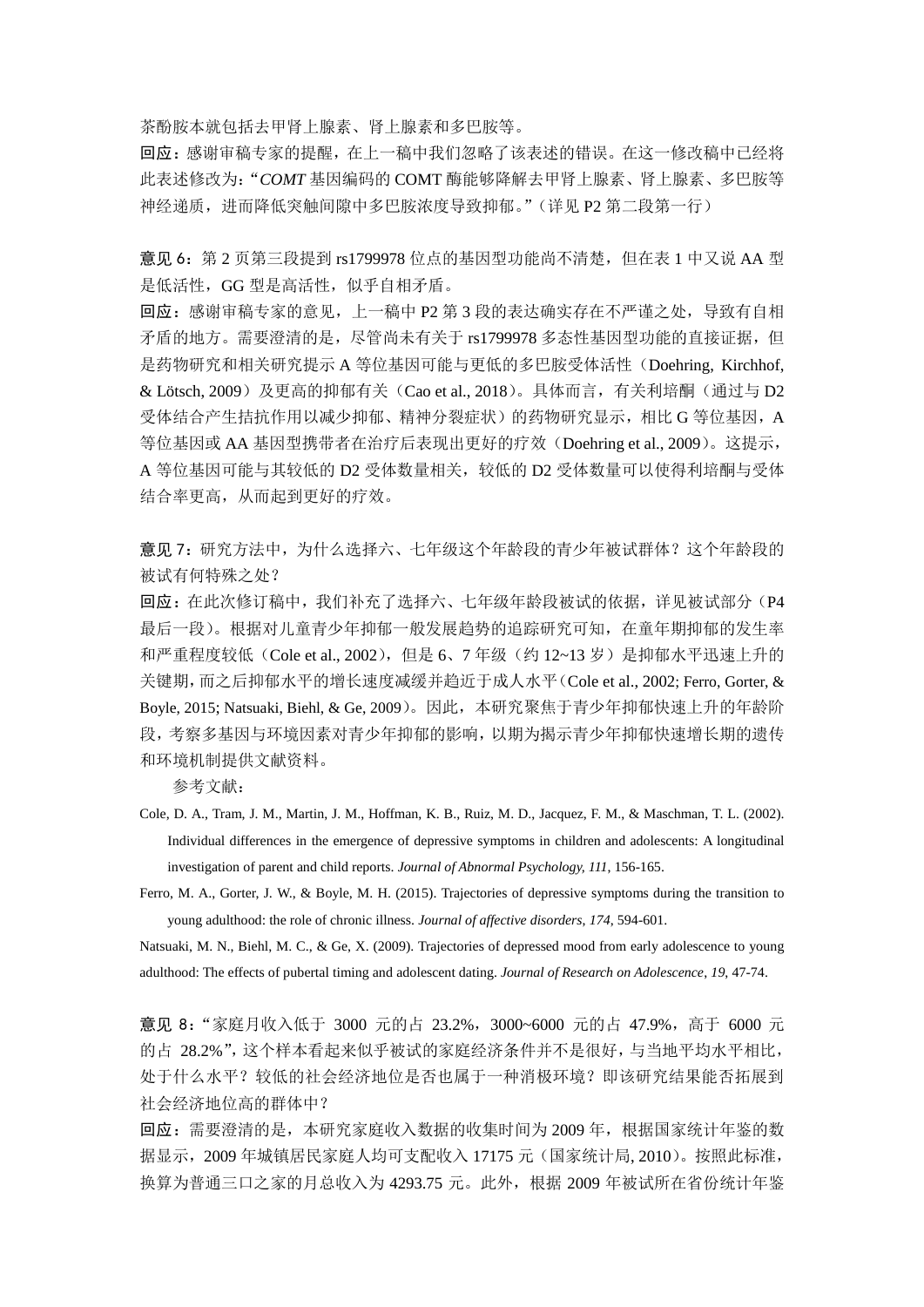中提供的城镇居民家庭年人均收入情况 19336.91 元,换算为普通三口之家的月总收入为 4834.23 元,全距为 1731.66~7871.86。本研究中 62.2%的家庭月总收入在 4000 元以上,这 些研究数据表明本研究样本能够较好的代表城镇青少年样本。因此,本研究不涉及较低社会 经济地位的问题,但是本研究结果能否推广到社会经济地位较低的群体中尚有待进一步验 证,对于此问题我们在讨论部分对结果的可推广性进行了补充(详见 P14 最后一段倒数第 二行)。

参考文献:

国家统计局. (2010). 中国统计年鉴. 北京: 中国统计出版社.

意见 9: B-H 校正似乎很少听到, 建议改为 FDR 校正

回应:感谢审稿专家的提醒,需要指出的是,B-H 校正即为 Benjamini-Hochberg 校正,且确 实是在 FDR 标准下进行的一种校正方法。但是使用 FDR 标准的校正方法包括 BH 和 BHY 两种,其中 B-H 是最为常用的一种方法(黄杨岳, 孔祥祯, 甄宗雷, 刘嘉, 2013)。此外, 在 分子遗传学研究中,研究者也通常会使用 B-H 的校正用法(Belsky et al., 2014)。因此,为 更准确的描述校正方法,本研究仍然坚持保留 B-H 校正的用法,但是在此次修改稿中将 B-H 校正重新表述为"采用基于 FDR (false discovery rate)标准的 B-H 法对显著性进行统计校 正"。

参考文献:

- Benjamini, Y., & Hochberg, Y. (1995). Controlling the false discovery rate: A practical and powerful approach to multiple testing. *Journal of the Royal Statistical Society, 57*, 289–300.
- 黄杨岳, 孔祥祯, 甄宗雷, 刘嘉. (2013). 全基因组关联研究中的多重校正方法比较. 心理科学进展*, 21*, 1874-1882.

意见 10:图一、图二缺少纵坐标

回应:感谢审稿专家的提醒,在此次修改稿中我们增加了图一和图二的纵坐标。

意见 11:针对表 4 的结果,在建模时可以考虑将积极环境和消极环境进行加总,也许模型 的预测效果要好于将积极环境和消极环境分开统计。

回应: 感谢审稿专家的建议。我们按照专家建议和既有研究文献(Cao et al., 2018), 将消极 教养行为的项目全部进行反向计分,随后将积极和消极教养(反向计分后)的项目标准化后 计算均值获得母亲教养敏感性总分,重新进行了统计分析,结果与单独进行积极和消极教养 行为的结果基本一致,只是显著性和效应量更大。在此次修改稿中,我们补充了相关结果。

具体而言,多基因累加得分与母亲教养敏感性的交互作用显著,且进一步的简单斜率分 析显示,在母亲教养敏感性较低时,具有较高多基因累加得分的青少年比具有较低多基因累 加得分的青少年抑郁水平更高(*b* = 0.03, t = 3.35, p = 0.001), 而在母亲教养敏感性较高时, 不同多基因累加得分的青少年抑郁水平无差异(*b* = –0.006, *t* = –0.65, *p* = 0.52)。此外,再参 数化回归分析亦显示多基因累加得分×教养的交互作用符合"素质-压力"模型。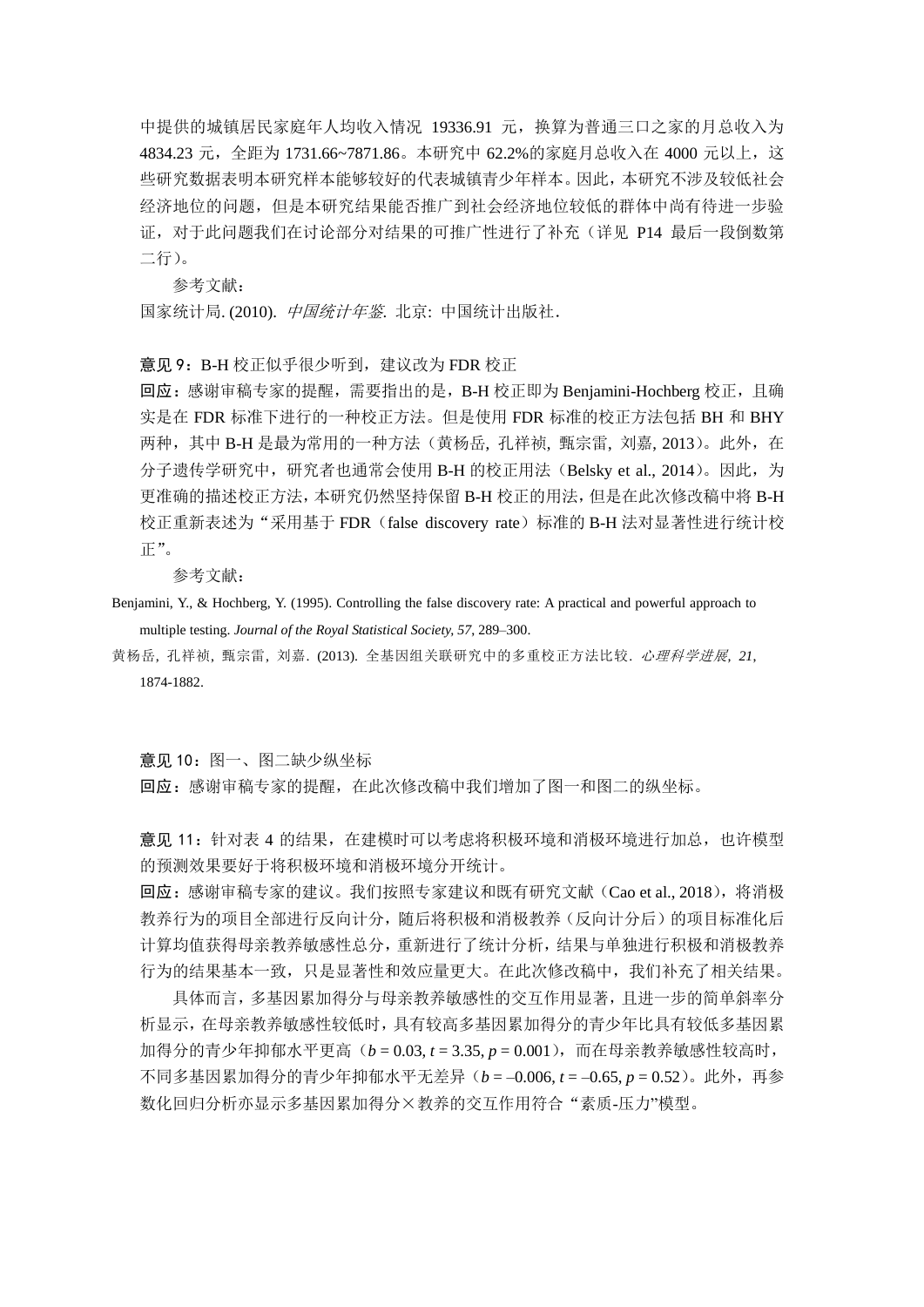|             | $R^2$ | b       | SE   | β         | $\boldsymbol{p}$ |
|-------------|-------|---------|------|-----------|------------------|
| 性别          | 0.359 | $-0.00$ | 0.01 | $-0.01$   | 0.708            |
| 早期抑郁        |       | 0.63    | 0.03 | $0.59***$ | < 0.001          |
| 多基因累加得分(PS) | 0.01  | 0.01    | 0.01 | $0.05^*$  | 0.039            |
| 母亲教养敏感性     |       | $-0.01$ | 0.01 | $-0.05$   | 0.048            |
| PS×母亲教养敏感性  | 0.01  | 0.02    | 0.01 | $0.07***$ | 0.006            |

表 R1 多基因累加得分与母亲教养行为对青少年抑郁的影响

注:  $^*p < 0.05$ ;  $^*p < 0.01$ ;  $^{***}p < 0.001$  。

#### 表 R2 多基因累加分与母亲教养敏感性对青少年抑郁交互作用的再参数化回归模型检验

|                    | 母亲教养敏感性                     |                             |  |  |
|--------------------|-----------------------------|-----------------------------|--|--|
|                    | "不同易感性"模型                   | "素质-压力"模型                   |  |  |
| $B_1$              | 0.00(0.01)                  | $-0.00(0.01)$               |  |  |
| B <sub>2</sub>     | $0.63(0.03)$ ***            | $0.63(0.03)$ ***            |  |  |
| $B_3$              | $0.11(0.05)^*$              | $0.05(0.02)^{*}$            |  |  |
| $B_4$              | $-0.03(0.01)$ <sup>**</sup> | $-0.02(0.01)$ <sup>**</sup> |  |  |
| $\boldsymbol{c}$   | 0.41(0.24)                  | $0.95(-)^{a}$               |  |  |
| 95% CI of C        | [0.02, 1.59]                | $\equiv$ <sup>a</sup>       |  |  |
| $R^2$              | 0.37                        | 0.37                        |  |  |
| F(df)              | $119.27(5, 1022)$ ***       | 148.47(4, 1023)***          |  |  |
| $F$ a vs. b $(df)$ |                             | 1.93(1, 1022)               |  |  |
| <b>AIC</b>         | $-560.06$                   | $-560.12$                   |  |  |
| <b>BIC</b>         | $-525.52$                   | $-530.51$                   |  |  |

注:  $^*p < 0.05$ ;  $^*p < 0.01$ ;  $^{***}p < 0.001$  。



图 R1 多基因累加得分与母亲教养敏感性对青少年抑郁的影响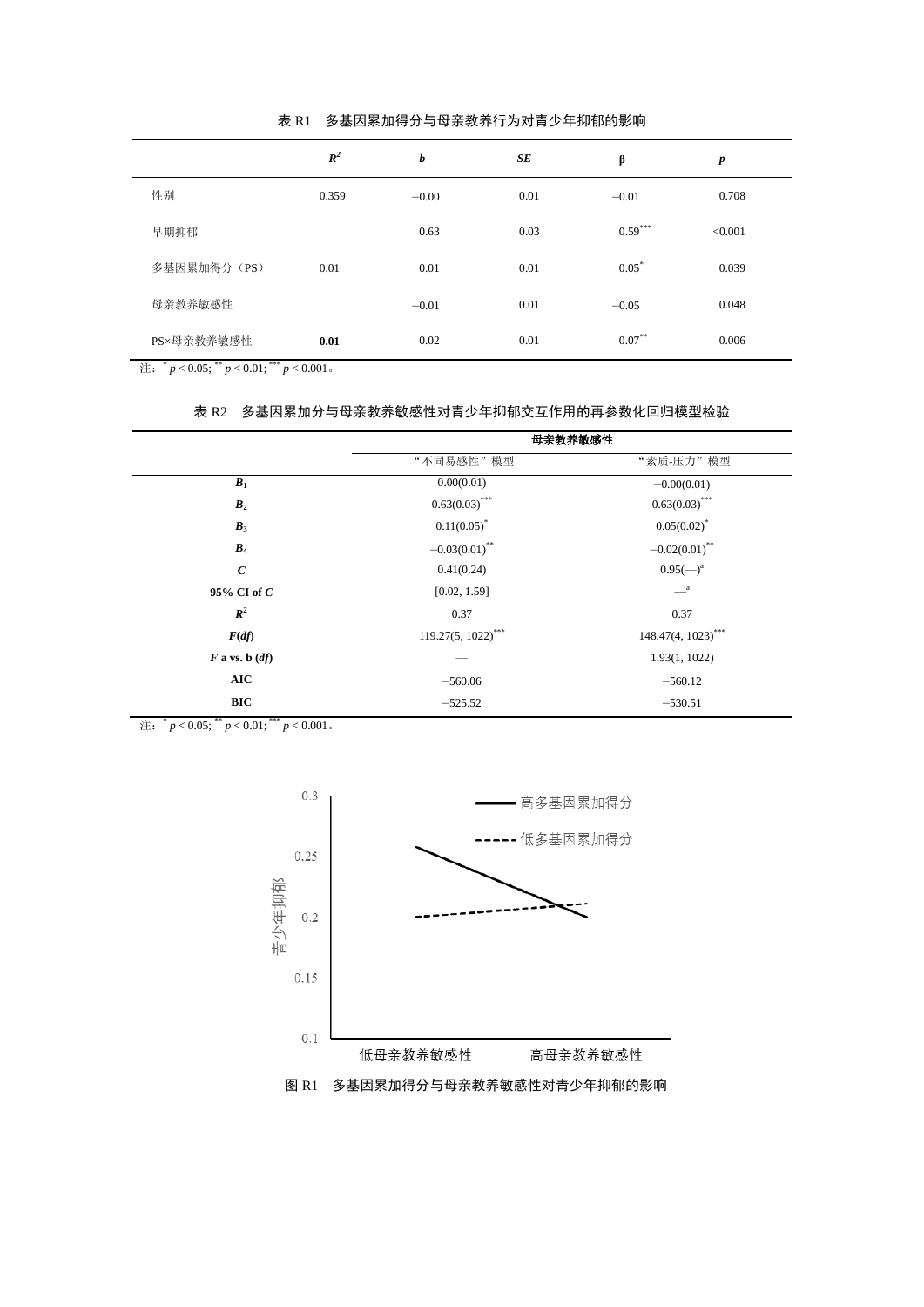

图 R2 多基因累加得分与母亲教养敏感性对青少年抑郁影响的敏感性分析

意见 12:作者采用母亲积极和消极教养行为来探讨其对青少年抑郁的影响,是否需要控制 一些无关变量(例如父亲积极和消极教养行为的作用)?这一点应在讨论中指出。 回应:感谢审稿专家建设性的意见,因为我们的研究没有对父亲教养行为进行测量,所以无 法进行统计控制, 在讨论部分我们对此补充了相关讨论, 详见讨论部分最后一段:

"此外,本研究仅考察了母亲积极和消极教养行为,未对父亲教养行为进行测量。长期 以来,在分子遗传研究领域,研究者往往忽视了父亲、母亲教养行为的差异性及相互影响。 据我们所知,目前仅有一项研究比较了多基因累加得分与父亲、母亲教养行为交互作用的不 同但未发现显著差异(Stocker et al., 2017)。但是,也有研究显示父亲和母亲教养行为交互 影响青少年抑郁(Quach, Epstein, Riley, Falconier, & Fang, 2015)。由此,未来研究应该考察 父亲、母亲教养行为与遗传交互作用的差异,并且关注父亲和母亲教养行为间的相互影响。"

意见 13: 第 12 页第二段(即多基因研究视角的优势)似乎放在前言更为合理。 回应:感谢审稿专家的建议,我们尝试将这一部分内容提到前沿部分,并进行了相关语言和 逻辑的修改,具体见 P3 页第二段。

"近期,研究者通过累加个体携带的易感等位基因条数测量多基因联合效应,即多基因 累加得分(multilocus genetic profile score, MGPS)。多基因累加得分方法为抑郁的遗传机制 研究提供了一种新的框架,迄今已有研究显示多基因效应比任何单一位点的效应更强 (Pearson-Fuhrhop et al., 2014; Vrshek-Schallhorn et al., 2015)。譬如,Pearson-Fuhrhop 等人 (2014)依据单胺缺陷假说,考察了影响多巴胺代谢、转运和传导功能的 5 种 DA 系统基因 (COMT、DAT1、DRD1、DRD2 和 DRD3)的多基因累加得分与抑郁症的关联,结果显示 无论是在抑郁患者组还是健康对照组,个体携带的风险等位基因(低活性多巴胺等位基因) 数量越多,其抑郁水平越高,且相比单个基因位点,多基因累加得分的解释率更高。这提示 多基因累加研究方法能够提供更丰富的遗传信息并且增加遗传解释力。此外,在统计分析方 面,多基因累加得分可作为一种连续变量,在检验基因×环境交互作用时更具有统计优势 (Dunn et al., 2011)。"

意见 14: 部分语句不通顺, 如"个体携带的 DAT1 多基因累加得分越高则对母亲非反应性教 养越敏感,表现出更多的破坏性问题行为","多基因累加得分较高(即携带低活性多巴胺等 位基因数量较多)的青少年比得分较低的个体更有更高的抑郁风险"

回应: 感谢审稿专家的提醒,我们已经对上述语句不通顺的地方进行了修改,并通篇检查了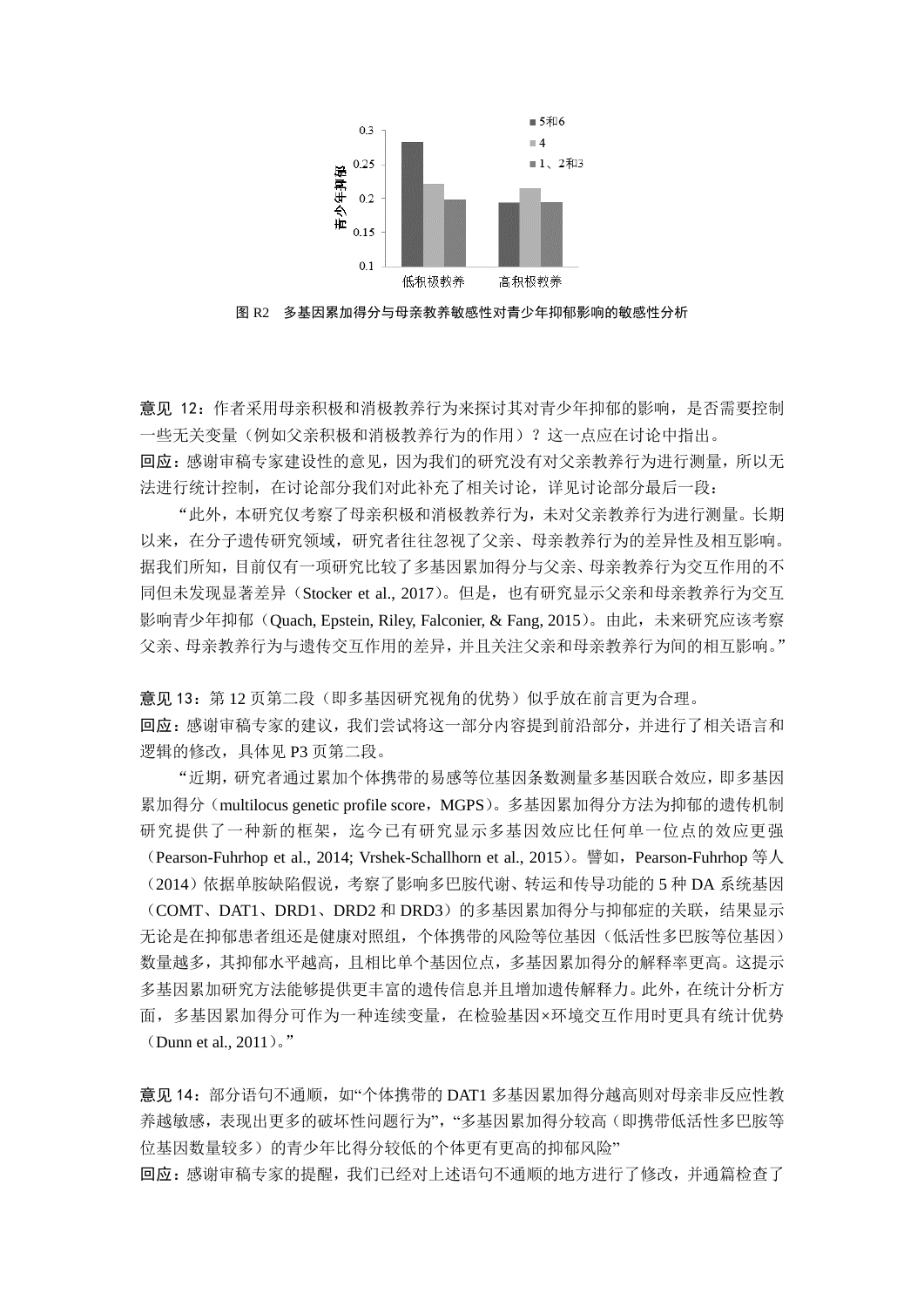语句不通顺的问题,具体如下:

1. P3 第二段倒数第 5 行"在经历母亲消极教养行为时,多基因累加得分较高的青少年 比多基因累加得分较低的青少年问题行为更多。"

2. P11 第一段第 3 行"具体表现为,在低积极和高消极教养环境中,多基因累加得分较 高的青少年比多基因累加得分较低的青少年抑郁水平更高"

3. P1 摘要部分"多基因累加得分与母亲积极、消极教养交互影响青少年抑郁, 在低积 极/高消极教养环境中,相比多基因累加得分较低的青少年,多基因累加得分较高的青少年 抑郁水平更高"

意见 15:格式需要进一步规范。如:基因 x 环境交互作用,有时候用"基因 x 环境"表示, 有时候用"基因-环境"表示,请统一。

回应: 感谢审稿专家的提醒, 我们已经通篇将"基因-环境"修改为"基因×环境"。

………………………………………………………………………………………………………

审稿人 2 意见:作者探讨了联合 3 个多巴胺系统的基因与母亲教养行为的交互作用对青少年 抑郁发生的影响。主要问题:

意见 1: 在文中 part 1.1 描述研究的基因和 SNP 时, 为了研究这 3 个基因作者找了 3 个相应 的 SNP, 为什么找了这 3 个 SNP? 作者简单的说明 rs6267(G)对应 COMT 的高酶活, rs27072(G)对应 DAT1 的高表达(没有参考文献?), rs1799978 (A) 有更高概率患抑郁病, 位于 DRD2 的启动子区(请问与 DRD2 的酶活或表达有关吗?)。SNP 的不同等位型和相应 的基因之间的关系是该研究基础且重要的一部分,作者需要找到更多的证据证明它们之间的 关系,最好可以在该研究的样本中证明这 3 个 SNP 的不同等位型与对应的 3 个基因之间的 定量关系。

回应:感谢审稿专家的提醒,首先,我们补充了基因多态性的选择依据,详见 P1 页最后一 段到 P2 页基因位点介绍部分。

本研究选择候选基因基于以下两点:首先,根据单胺缺陷假说,多巴胺系统活性受到参 与多巴胺代谢、转运、传导多个环节的共同影响(Opmeer, Kortekaas, & Aleman, 2010)。因 此,当考察多基因联合效应时,本研究拟从众多多巴胺系统基因中选择参与这三个环节的候 选基因。其次,研究发现在多巴胺神经通路中,中脑—边缘系统多巴胺通路(mesolimbic pathway)和中脑—皮层多巴胺通路(mesocortical pathway)与抑郁密切相关(Dunlop & Nemeroff, 2007)。基于此,本研究也关注表达于上述通路中的多巴胺系统基因。综合上述两 点,*COMT* 基因、*DAT1* 基因和 *DRD2* 基因是较为合适的候选基因:一方面 *COMT* 基因、 *DAT1* 基因和 *DRD2* 基因分别参与多巴胺代谢、转运和传导过程,另一方面,这三种基因的 主要表达区域位于中脑—边缘系统和中脑—皮层通路中(*COMT* 基因主要表达于大脑前额皮 层,*DAT1* 基因和 *DRD2* 基因则主要表达于中脑和边缘系统区域)(Lewis, Melchitzky, Sesack, Whitehead, & Sampson, 2001; Matsumoto et al., 2003; Noble, Gottschalk, Fallon, Ritchie, & Wu, 1997)。

其次,在这三种候选基因中,选择何种多态性位点进行多基因研究也是本研究面临的重 要任务。本研究在研究前详细比较了多种候选基因多态性,选择了在亚裔样本中功能性更强 的基因位点和功能性更稳定的基因位点,具体而言:第一,在众多 *COMT* 基因多态性中,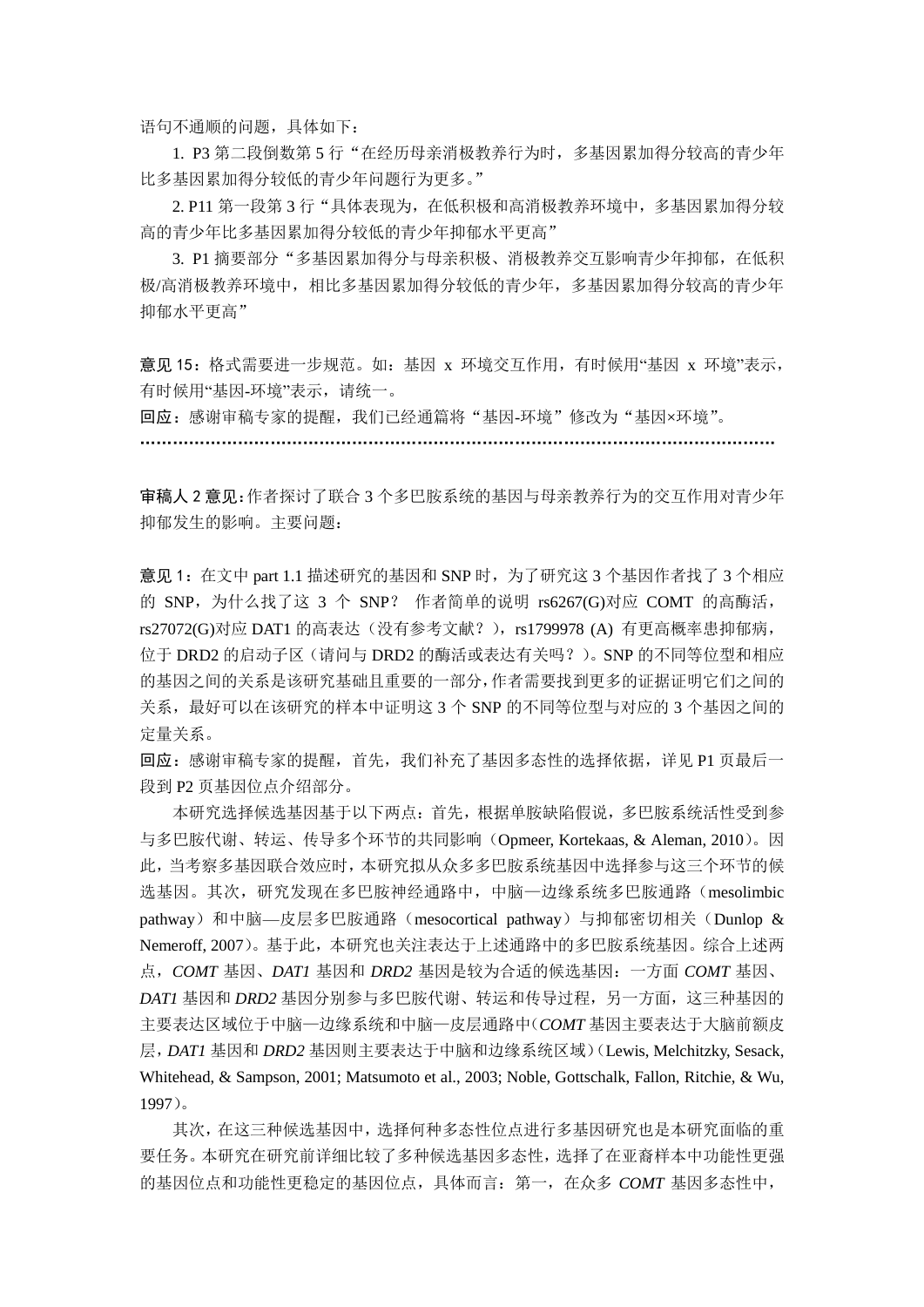多数研究者关注 rs4680(Val158Met)多态性与抑郁等心理病理问题的关联,但是研究显示 在亚洲样本中,rs6267 多态性与酶活性的关联强于 rs4680 多态性(Lee et al., 2005),基于此 本研究选择关注位于 22 号染色体 q11.2 区的 rs6267 多态性。第二,在 *DAT1* 基因中,常见 基因变体 *DAT1* VNTR 多态性的等位基因变体功能存在不确定性,研究发现 9R 和 10R 等位 基因何者与较高的*DAT1*表达活性相关存在分歧(e.g., Costa, Riedel, Müller, Möller, & Ettinger, 2011; Heinz et al., 2000)。相比之下,rs27072 转运活性在体内实验和体外实验中均获得了一 致的结果(Pinsonneault et al., 2011)。第三, 对于 *DRD2* rs1799978 多态性, 相关药物研究显 示在亚裔样本中,比起其他 *DRD2* 多态性,rs1799978 多态性与更好地利培酮疗效有关(Xing et al., 2007)。近期研究也显示, rs1799978 基因多态性能够显著预测抑郁的异质性亚组, 而 TaqIA 多态性的预测作用不显著。因此,本研究选择 rs1799978 多态性作为 *DRD2* 基因的指 标。

其次,我们尽可能的对 rs6267、rs27072 和 rs1799978 多态性的相关功能进行了更详细 地介绍,但是遗憾的是,我们未能找到关于 3 个 SNP 的不同等位型与对应的 3 个基因之间 的定量关系的研究。虽然没有直接相关的研究证据,本研究在开展多基因累加得分与环境的 交互作用研究之前,对基因标记的等位基因是否符合线性效应进行了检验,结果显示三个基 因均符合线性假设,在一定程度上保证了不同等位型与基因之间的定量关系。

参考文献:

- Costa, A., Riedel, M., Müller, U., Möller, H. J., & Ettinger, U. (2011). Relationship between SLC6A3 genotype and striatal dopamine transporter availability: A meta-analysis of human single photon emission computed tomography studies. *Synapse, 65*, 998–1005.
- Dunlop, B. W., & Nemeroff, C. B. (2007). The role of dopamine in the pathophysiology of depression. *Archives of General Psychiatry, 64*, 327–337.
- Heinz, A., Goldman, D., Jones, D. W., Palmour, R., Hommer, D., Gorey, J. G., ... Weinberger, D. R. (2000). Genotype influences in vivo dopamine transporter availability in human striatum. *Neuropsychopharmacology, 22*, 133–139.
- Lee, S. G., Joo, Y., Kim, B., Chung, S., Kim, H. L., Lee, I., ... Song, K. (2005). Association of Ala72Ser polymorphism with COMT enzyme activity and the risk of schizophrenia in Koreans. *Human Genetics, 116*, 319–328.
- Lewis, D. A., Melchitzky, D. S., Sesack, S. R., Whitehead, R. E., & Sampson, A. (2001). Dopamine transporter immunoreactivity in monkey cerebral cortex: Regional, laminar, and ultrastructural localization. *Journal of Comparative Neurology, 432*, 119–136.
- Matsumoto, M., Weickert, C. S., Beltaifa, S., Kolachana, B., Chen, J., Hyde, T. M., ... Kleinman, J. E. (2003). Catechol-O-methyltransferase (COMT) mRNA expression in the dorsolateral prefrontal cortex of patients with schizophrenia. *Neuropsychopharmacology, 28*, 1521–1530.
- Noble, E. P., Gottschalk, L. A., Fallon, J. H., Ritchie, T. L., & Wu, J. C. (1997). D2 dopamine receptor polymorphism and brain regional glucose metabolism. *American Journal of Medical Genetics, 74*, 162–166.
- Opmeer, E. M., Kortekaas, R., & Aleman, A. (2010). Depression and the role of genes involved in dopamine metabolism and signalling. *Progress in Neurobiology, 92*, 112–133.
- Pinsonneault, J. K., Han, D. D., Burdick, K. E., Kataki, M., Bertolino, A., Malhotra, A. K., ... Sadee, W. (2011). Dopamine transporter gene variant affecting expression in human brain is associated with bipolar disorder. *Neuropsychopharmacology, 36*, 1644–1655.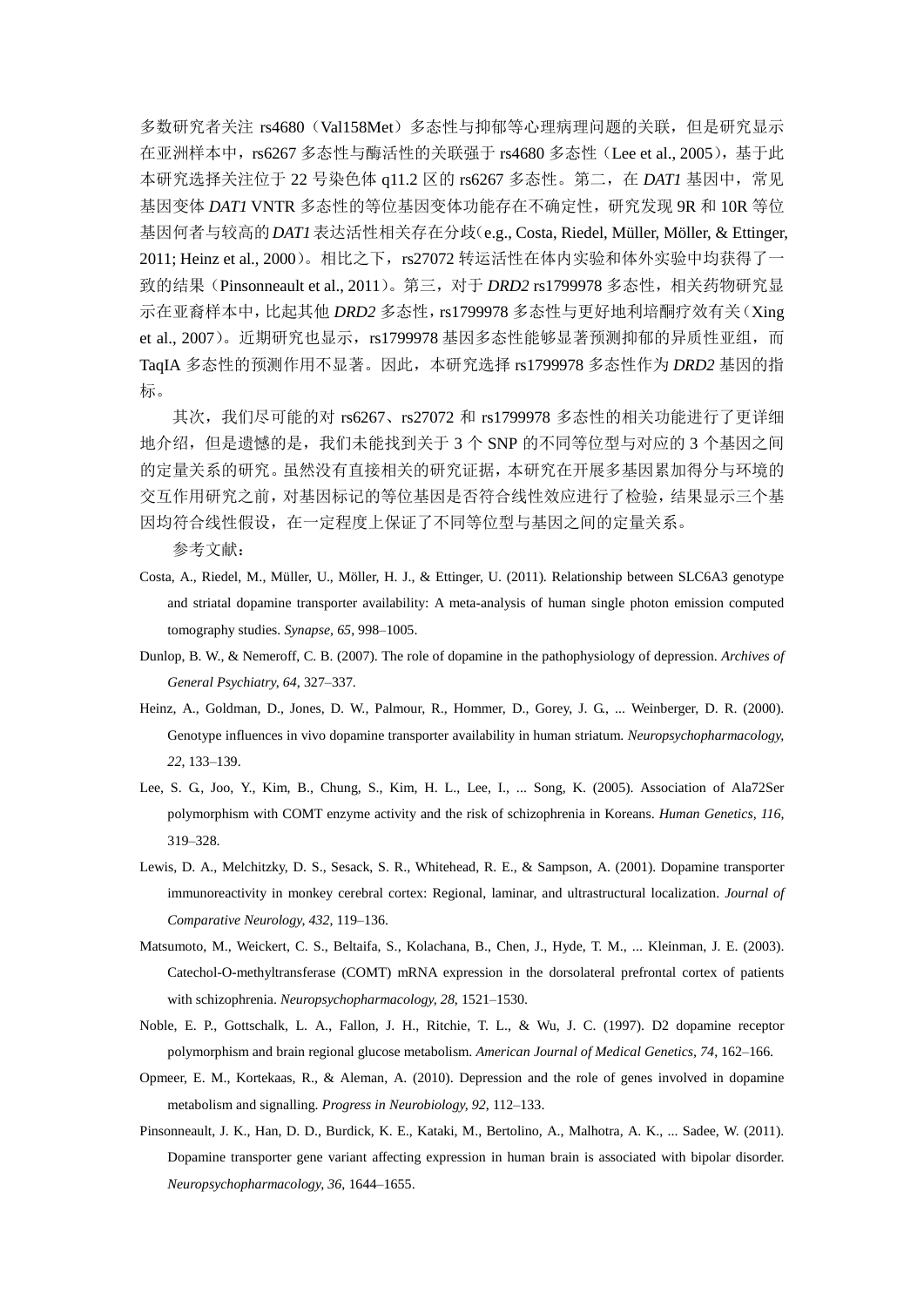Xing, Q., Qian, X., Li, H., Wong, S., Wu, S., Feng, G., ... Gao, J. (2007). The relationship between the therapeutic response to risperidone and the dopamine D2 receptor polymorphism in Chinese schizophrenia patients. *International Journal of Neuropsychopharmacology, 10*, 631–637.

意见 2: 文章中所有的图和表没有明确的图注。比如,图 1 的 y 轴是什么含义?表 3 的每一 列的列名的含义?表 1 表示的 maf 是指的哪个等位型?

回应:感谢审稿专家的提醒。首先,在此次修改稿中,我们增加了图一和图二的纵坐标,纵 坐标代表青少年抑郁水平。其次, 在表 3 的注里增加了每一列列名的含义: M 代表了平均 值, SD 代表标准差, 数字 1~6 分别代表了变量一列中各个数字后面的变量。第三, MAF 代表了 minor allele frequency, 即次要等位基因频率。在遗传学研究中, 需要报告每个变量 的次要等位基因频率,因此本研究对其进行了报告。

意见 3: 表 1 表示的是在低遗传风险(携带更少的风险等位型)时, 母亲的教养行为对青少 年抑郁的发生没有显著的变化,但是携带更少的风险等位型的 Y 值总是小于携带更多风险 等位型, Y 值是发病概率吗? 请问在情形 1: 积极教养+高遗传风险, 情形 2: 消极教养+低 遗传风险,这两种情形哪种更容易出现抑郁?

回应:感谢审稿专家的提醒,在上一稿中我们没有在图中标明纵坐标,Y 值代表了青少 年抑郁水平。关于审稿专家提出的第二个问题,需要澄清的是,本研究的重点在于考察教养 行为与多基因累加得分对抑郁的交互作用,即简单斜率检验旨在考察在积极或消极教养的不 同水平下,多基因累加得分与抑郁的关联;或者在不同的多基因累加得分携带者中,教养行 为与抑郁的关联。因此,本研究没有对审稿专家提出的情形 1 和情形 2 间的抑郁水平差异进 行考察(本质上,上述两种情形并不是在调节变量某一水平下的自变量与因变量间关系的检 验)。同时,本研究将积极教养和消极教养分别建模,也不能直接考察上述两种情形下抑郁 水平的差异。

但是,针对审稿人提出的这一问题我们进行了深入的思考,并考虑了两种方法来考察上 述两种情形的抑郁水平差异:

(1)在两个分模型中考察上述两种情形的抑郁水平差异:将高积极教养和低消极教养 作为积极教养的一种形式,而将低积极教养和高消极教养作为消极教养的一种形式。基于此, 以积极和消极教养行为的均分为临界值,分为高分组和低分组,将多基因累加得分按照 1~4 为低分组,5~6 为高分组进行分组,以此组合为 4 组用以进行单因素 ANOVA 检验并进行事 后检验。如表 R3 和 R4 所示,研究结果均显示情形 1(积极教养+高遗传风险)与情形 2(消 极教养+低遗传风险)的抑郁水平无显著差异(积极教养:*M*difference = -0.04, *p* > 0.05;消极教  $\text{#}:$  *M*<sub>difference</sub> = 0.02, *p* > 0.05).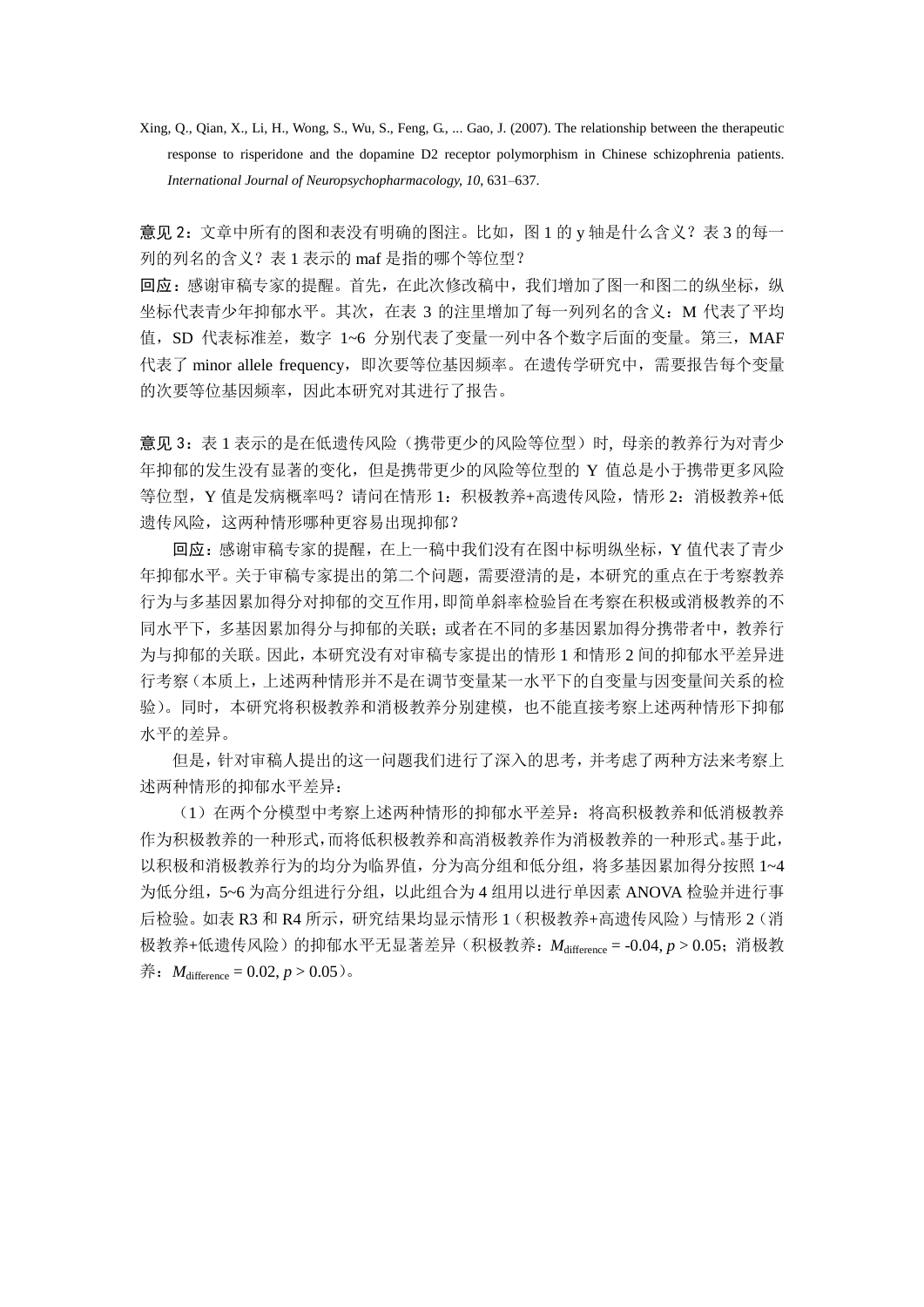| 分组       |          | 平均数差异                | $\boldsymbol{p}$ |
|----------|----------|----------------------|------------------|
| 低PP+低PS组 | 高PP+低PS组 | 0.01                 | 1.00             |
|          | 低PP+高PS组 | $-0.29$ <sup>*</sup> | 0.03             |
|          | 高PP+高PS组 | $-0.04$              | 1.00             |
| 高PP+低PS组 | 低PP+低PS组 | $-0.01$              | 1.00             |
|          | 低PP+高PS组 | $-0.30^*$            | 0.02             |
|          | 高PP+高PS组 | $-0.05$              | 1.00             |
| 低PP+高PS组 | 低PP+低PS组 | $0.29*$              | 0.03             |
|          | 高PP+低PS组 | $0.30*$              | 0.02             |
|          | 高PP+高PS组 | 0.25                 | 0.25             |
| 高PP+高PS组 | 低PP+低PS组 | 0.04                 | 1.00             |
|          | 高PP+低PS组 | 0.05                 | 1.00             |
|          | 低PP+高PS组 | $-0.25$              | 0.25             |

表 R3 积极教养与多基因累加得分组合多重比较

注: PP 代表积极教养行为, PS 代表多基因累加得分。

 $p < 0.05$ ; \*\*\*  $p < 0.01$ ; \*\*\*  $p < 0.001$  .

表 R4 消极教养与多基因累加得分组合多重比较

| 分组      |         | 平均数差异       | $\boldsymbol{p}$ |
|---------|---------|-------------|------------------|
| 低NP+低PS | 低NP+高PS | $-0.07$     | 1.00             |
|         | 高NP+低PS | $-0.05$     | 1.00             |
|         | 高NP+高PS | $-0.30*$    | 0.02             |
| 低NP+高PS | 低NP+低PS | 0.07        | 1.00             |
|         | 高NP+低PS | 0.02        | 1.00             |
|         | 高NP+高PS | $-0.23$     | 0.39             |
| 高NP+低PS | 低NP+低PS | 0.05        | 1.00             |
|         | 低NP+高PS | $-0.02$     | 1.00             |
|         | 高NP+高PS | $-0.25^{+}$ | 0.07             |
| 高NP+高PS | 低NP+低PS | $0.30*$     | 0.02             |
|         | 低NP+高PS | 0.23        | 0.39             |
|         | 高NP+低PS | $0.25^{+}$  | 0.07             |

注: NP 代表消极教养行为, PS 代表多基因累加得分。

 $+p < 0.1$ ;  $^{*}p < 0.05$ ;  $^{**}p < 0.01$ ;  $^{***}p < 0.001$  .

(2)将积极教养和消极教养(反向)进行合并,作为母亲教养敏感性的指标。考察母 亲教养敏感性高分组(积极教养)和低分组(消极教养)与多基因累加得分高分组和低分组 的四种组合间的抑郁水平差异(分组的临界值同上述分析)。如表 R5 所示,研究结果显示 情形 1 (积极教养+高遗传风险) 与情形 2 (消极教养+低遗传风险) 的抑郁水平无显著差异  $(M_{\text{difference}} = -0.02, p > 0.05)$ 。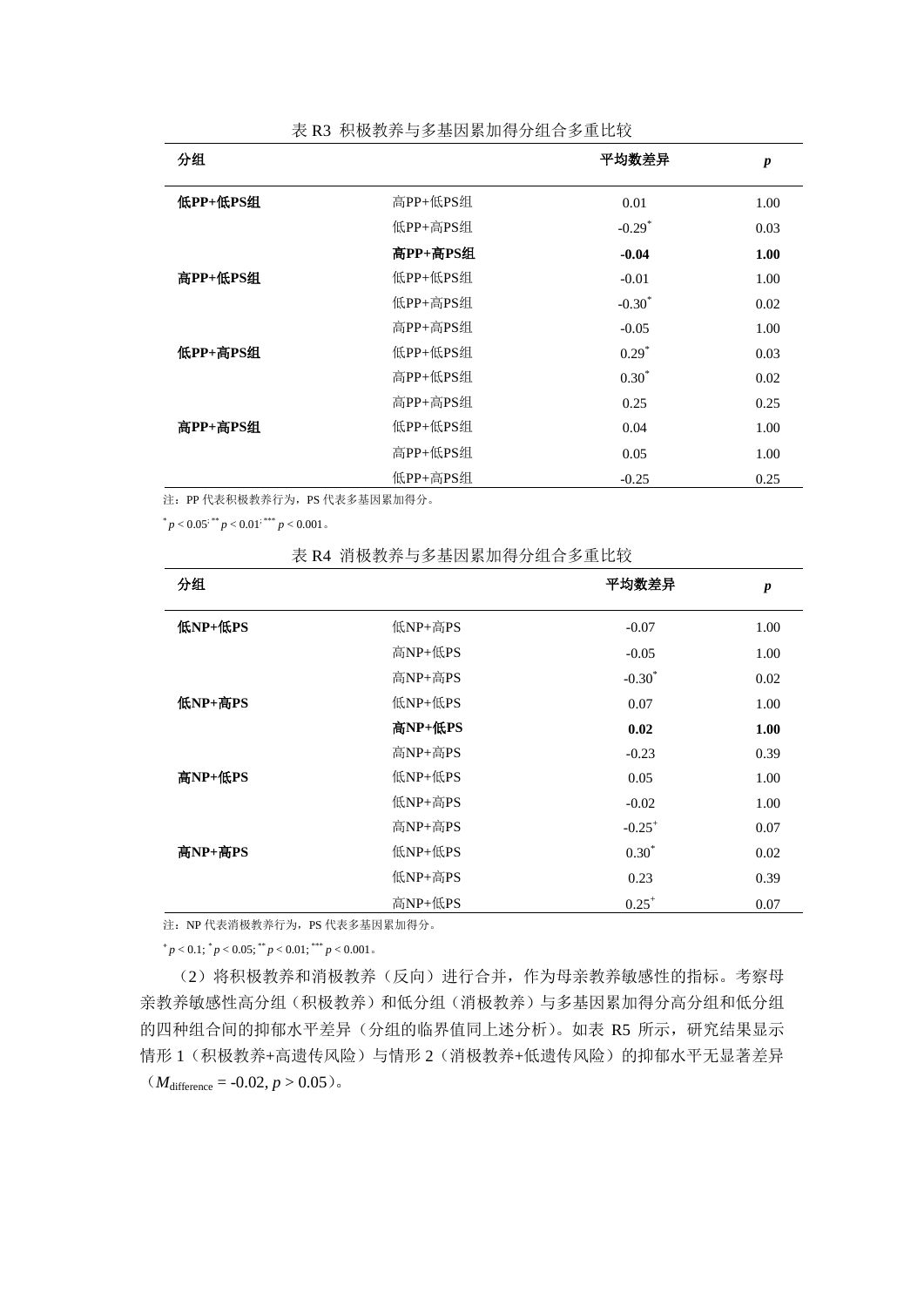| 分组       |          | 平均数差异                | $\boldsymbol{p}$ |
|----------|----------|----------------------|------------------|
|          |          |                      |                  |
| 低MP+低PS组 | 高MP+低PS组 | 0.03                 | 1.00             |
|          | 低MP+高PS组 | $-0.30^*$            | 0.03             |
|          | 高MP+高PS组 | $-0.02$              | 1.00             |
| 高MP+低PS组 | 低MP+低PS组 | $-0.03$              | 1.00             |
|          | 低MP+高PS组 | $-0.32$ <sup>*</sup> | 0.01             |
|          | 高MP+高PS组 | $-0.05$              | 1.00             |
| 低MP+高PS组 | 低MP+低PS组 | $0.30^*$             | 0.03             |
|          | 高MP+低PS组 | $0.32^*$             | 0.01             |
|          | 高MP+高PS组 | 0.27                 | 0.18             |
| 高MP+高PS组 | 低MP+低PS组 | 0.02                 | 1.00             |
|          | 高MP+低PS组 | 0.05                 | 1.00             |
|          | 低MP+高PS组 | $-0.27$              | 0.18             |

表 R5 母亲教养与多基因累加得分组合多重比较

注: MP 代表母亲教养敏感性(积极教养和消极教养合并), PS 代表多基因累加得分。

 $+p < 0.1$ ; \* p  $< 0.05$ ; \*\* p  $< 0.01$ ; \*\*\* p  $< 0.001$ .

意见 4: "多基因累加得分方法为抑郁的遗传机制研究提供了一种新的框架,该方法能够提 供更加丰富的遗传信息增加遗传解释力(Bulik-Sullivan et al., 2015)", 此处引用该文献不 合适,该文献是介绍用 LD score regession 的方法从 GWAS summay 的结果来解释遗传力及 遗传相关性,并非介绍多基因累加的方法。

回应:感谢审稿专家的细心指正,这里我们确实存在引用不当,该研究是基于 GWAS 的多 基因研究方法介绍,与候选基因多基因累加方法不同,这里我们替换了采用候选基因多基因 累加方法的文献,并相应的修改了语言表述。

"近期,研究者通过累加个体携带的易感等位基因条数测量多基因联合效应,即多基因 累加得分(multilocus genetic profile score, MGPS)。多基因累加得分方法为抑郁的遗传机制 研究提供了一种新的框架, 迄今已有研究显示多基因效应比任何单一位点的效应更强 (Pearson-Fuhrhop et al., 2014; Vrshek-Schallhorn et al., 2015)。譬如,Pearson-Fuhrhop 等人 (2014)依据单胺缺陷假说,考察了影响多巴胺代谢、转运和传导功能的 5 种 DA 基因 (*COMT*、*DAT1*、*DRD1*、*DRD2* 和 *DRD3*)的多基因累加得分与抑郁症的关联,结果显示 无论是在抑郁患者组还是健康对照组,个体携带的风险等位基因(低活性多巴胺等位基因) 数量越多,其抑郁水平越高,且相比单个基因位点,多基因累加得分的解释率更高。这提示 多基因累加研究方法能够提供更丰富的遗传信息并且增加遗传解释力。此外,在统计分析方 面,多基因累加得分可作为一种连续变量,在检验基因×环境交互作用时更具有统计优势 (Dunn et al., 2011)。"

意见 5: 在 2.3.2 part 的第三行 A241G 是什么?应该是 rs1799978 吧? 回应: A241G 确实是 rs1799978, A241G 是该多态性的另一种表达形式, 在本次修改稿中, 我们已经统一了全文的写法,将 A241G 替换为 rs1799978 (详见 P6 第二段)。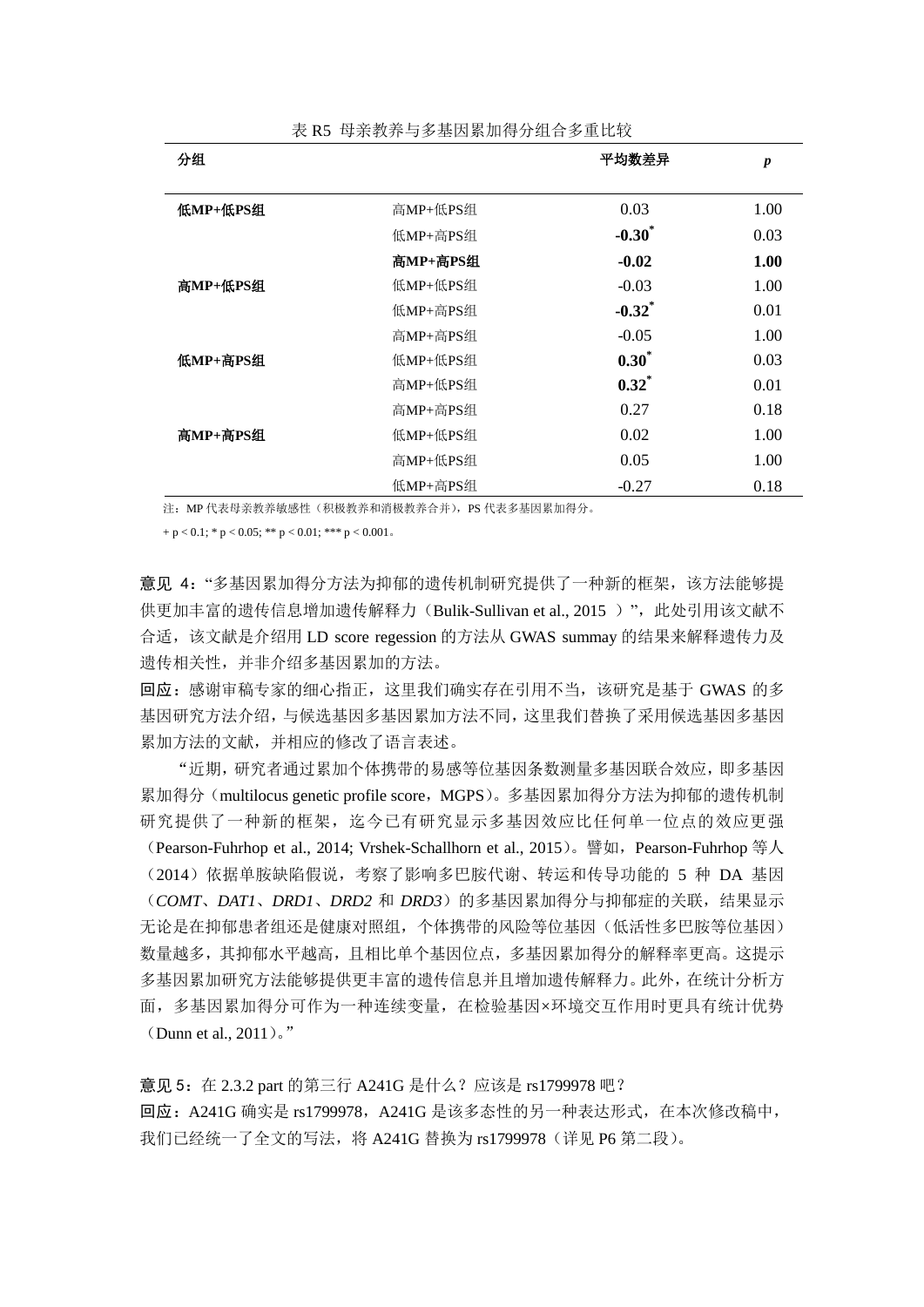意见 6:文中多次出现类似与|*t*|s < 1.86, *p*s ≥ 0.06,什么意思?

回应:|*t*|s < 1.86, *p*s ≥ 0.06 是指一系列 *t* 检验的 *t* 值小于等于 1.86,显著性 *p* 值均大约等于 0.06。为了行文简洁,我们没有逐一报告多个 *t* 值和 *p* 值,而是参照既有研究报告了其范围, 表明一系列 *t* 检验显示两个组间(如性别)不存在显著差异。

### 第二轮

\_\_\_\_\_\_\_\_\_\_\_\_\_\_\_\_\_\_\_\_\_\_\_\_\_\_\_\_\_\_\_\_\_\_\_\_\_\_\_\_\_\_\_\_\_\_\_\_\_\_\_\_\_\_\_\_\_\_\_\_\_\_\_\_\_\_\_\_\_\_\_\_\_\_\_\_\_\_\_

审稿人 1 意见:作者详细地回答了我提出的问题,并针对这些问题修改了论文。除意见 2-1 以外,我对他们的回答和修改表示满意。在意见 2-1 中,我认为作者仍需补充一些统计分析 的结果——"基因和环境对 T1 抑郁的影响, 以及二者对 T2 抑郁的影响"。如果作者补充了 这些内容,我建议发表该文。同时祝愿作者以这篇研究为契机,做出更多有国际影响力的重 要研究。

意见 1:作者详细地回答了我提出的问题,并针对这些问题修改了论文。除意见 2-1 以外, 我对他们的回答和修改表示满意。在意见 2-1 中,我认为作者仍需补充一些统计分析的结果 ——"基因和环境对 T1 抑郁的影响,以及二者对 T2 抑郁的影响"。如果作者补充了这些内 容,我建议发表该文。同时祝愿作者以这篇研究为契机,做出更多有国际影响力的重要研究。 回应:感谢审稿专家的肯定。根据专家的意见,在此次修改稿中,我们在敏感性分析部分增 加了基因和母亲教养对 T1 和 T2 抑郁(不控制 T1 抑郁)的预测结果,详见表 R2-1 和表 R2-2 (正文表 6 和表 7)。正如审稿专家所指出,不控制 T1 抑郁,多基因累加得分和母亲教养(尤 其是教养)的主效应和显著性都有明显提高,控制早期抑郁确实可能使得基因和环境作用被 低估。

同时,该分析显示在交互作用方面,除多基因×消极教养对 T2 抑郁的预测作用显著外, 其他多基因累加得分与环境的交互作用均不显著。综合所有研究结果可知,多基因累加得分 与教养交互作用不能预测 T1 和 T2 的抑郁水平(不控制早期抑郁), 但是能够预测 T1 到 T2 抑郁的发展变化(即控制早期抑郁)。由于之前从未对此进行分析,新的研究发现使得我们 重新思考了本研究结果,在讨论部分进行了详细的讨论(详见 p14 倒数第二段),并相应修 改了正文的相关表述。

对这一结果补充讨论如下:"本研究采用纵向设计控制早期抑郁,考察多基因累加得分 与母亲教养对青少年抑郁的影响。采用这一设计的主要原因是青少年抑郁与母亲教养间通常 存在双向关系(Hamza & Willoughby, 2011),即母亲教养不仅影响青少年抑郁,而且也会受 到青少年抑郁情绪的影响。由此,如果不控制青少年早期抑郁,教养行为对青少年后继抑郁 的影响本质上可能也混杂了早期抑郁对后继抑郁的影响。因此,控制早期抑郁有助于降低母 亲教养行为是抑郁症状的结果而不是原因的可能性(Chen, Li, & McGue, 2013)。虽然控制早 期抑郁会带来一些优势,但也可能会造成基因和环境的效应量和显著性降低。此外,综合考 虑控制早期抑郁与不控制早期抑郁的结果,在理解本研究结果时需要注意的是,多基因累加 得分与母亲教养交互不能预测 T1 和 T2 时间点上绝对水平的抑郁症状,本质上是预测了 T1 到 T2 抑郁的变化。在 Petersen 等(2012)的研究中也发现了类似的结果模式,即 G  $\times$  E 不能预测基线水平的焦虑抑郁症状,但能够显著预测焦虑抑郁的发展变化,尤其是能够解释 抑郁随年龄的变化趋势。由此,即使未能发现遗传与环境交互效应对抑郁水平的显著预测作 用,也不意味着 G × E 与抑郁发展无关。未来研究应该更深入的考察遗传与环境对抑郁及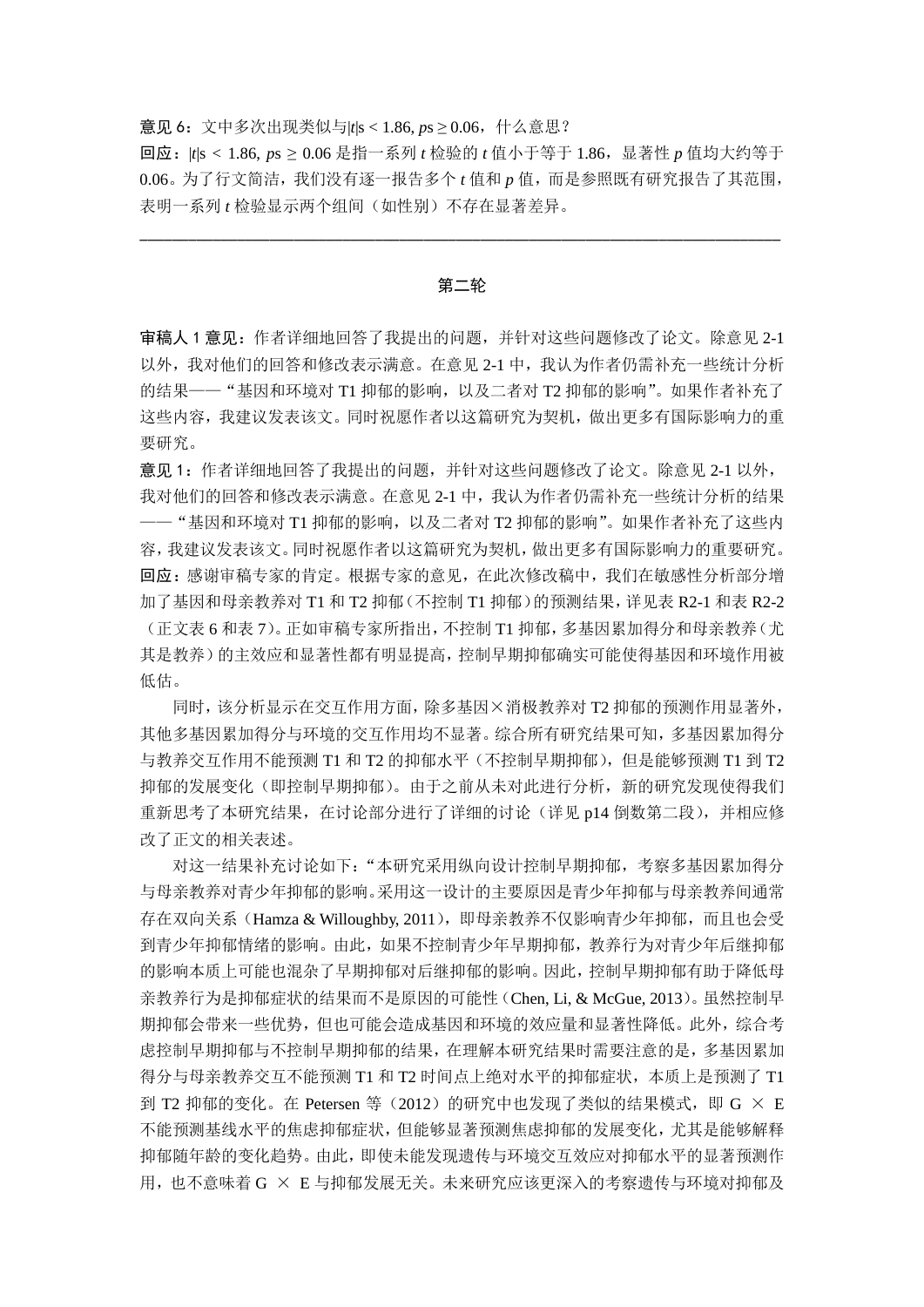|              | $\Delta R^2$ | b       | SE   | β          | $\boldsymbol{p}$ |
|--------------|--------------|---------|------|------------|------------------|
| 模型 1         |              |         |      |            |                  |
| 性别           | 0.003        | 0.02    | 0.01 | 0.05       | 0.09             |
| 多基因累加得分 (PS) | 0.03         | 0.01    | 0.01 | $0.07*$    | 0.03             |
| 积极教养         |              | $-0.03$ | 0.01 | $-0.15***$ | < 0.001          |
| PS×积极教养      | 0.001        | 0.01    | 0.01 | 0.03       | 0.27             |
| 模型 2         |              |         |      |            |                  |
| 性别           | 0.003        | 0.02    | 0.01 | 0.05       | 0.14             |
| 多基因累加得分 (PS) | 0.03         | 0.01    | 0.01 | $0.07*$    | 0.02             |
| 消极教养         |              | 0.04    | 0.01 | $0.17***$  | < 0.001          |
| PS×消极教养      | < 0.001      | 0.00    | 0.01 | $-0.01$    | 0.87             |
| 模型 3         |              |         |      |            |                  |
| 性别           | 0.003        | 0.02    | 0.01 | 0.05       | 0.13             |
| 多基因累加得分 (PS) | 0.04         | 0.01    | 0.01 | $0.07^*$   | 0.03             |
| 教养敏感性        |              | $-0.04$ | 0.01 | $-0.17***$ | < 0.001          |
| PS×教养敏感性     | 0.001        | 0.01    | 0.01 | 0.03       | 0.35             |

表 R2-1 多基因累加得分与母亲教养行为对青少年 T1 抑郁的影响

注:  $^*p < 0.05$ ;  $^*p < 0.01$ ;  $^{***}p < 0.001$  。

|              | 表 R2-2 多基因累加得分与母亲教养行为对青少年 T2 抑郁的影响 (未控制早期抑郁) |         |      |             |                  |  |
|--------------|----------------------------------------------|---------|------|-------------|------------------|--|
|              | $\Delta R^2$                                 | b       | SE   | β           | $\boldsymbol{p}$ |  |
| 模型 1         |                                              |         |      |             |                  |  |
| 性别           | 0.001                                        | 0.01    | 0.01 | 0.03        | 0.37             |  |
| 多基因累加得分 (PS) | 0.02                                         | 0.02    | 0.01 | $0.09***$   | 0.002            |  |
| 积极教养         |                                              | $-0.03$ | 0.01 | $-0.12$ *** | < 0.001          |  |
| PS×积极教养      | 0.001                                        | $-0.01$ | 0.01 | $-0.03$     | 0.30             |  |
| 模型 2         |                                              |         |      |             |                  |  |
| 性别           | 0.001                                        | 0.01    | 0.01 | 0.02        | 0.51             |  |
| 多基因累加得分 (PS) | 0.04                                         | 0.02    | 0.01 | $0.09**$    | 0.002            |  |
| 消极教养         |                                              | 0.04    | 0.01 | $0.17***$   | < 0.001          |  |
| PS×消极教养      | 0.003                                        | 0.01    | 0.01 | 0.06        | 0.05             |  |
| 模型 3         |                                              |         |      |             |                  |  |
| 性别           | 0.003                                        | 0.01    | 0.01 | 0.02        | 0.45             |  |
| 多基因累加得分 (PS) | 0.03                                         | 0.02    | 0.01 | $0.09$ **   | 0.002            |  |
| 教养敏感性        |                                              | $-0.04$ | 0.01 | $-0.15***$  | < 0.001          |  |
| PS×教养敏感性     | 0.002                                        | $-0.01$ | 0.01 | $-0.05$     | 0.10             |  |
|              |                                              |         |      |             |                  |  |

注:  $^*p < 0.05$ ;  $^*p < 0.01$ ;  $^{***}p < 0.001$  。

## 参考文献:

- Chen, J., Li, X., & McGue, M. (2013). The interacting effect of the BDNF Val66Met polymorphism and stressful life events on adolescent depression is not an artifact of gene–environment correlation: Evidence from a longitudinal twin study. *Journal of Child Psychology and Psychiatry, 54*, 1066–1073.
- Hamza, C. A., & Willoughby, T. (2011). Perceived parental monitoring, adolescent disclosure, and adolescent depressive symptoms: A longitudinal examination. *Journal of Youth and Adolescence, 40*, 902–915.
- Petersen, I. T., Bates, J. E., Goodnight, J. A., Dodge, K. A., Lansford, J. E., Pettit, G. S., ... Dick, D. M. (2012). Interaction between serotonin transporter polymorphism (5-HTTLPR) and stressful life events in adolescents' trajectories of anxious/depressed symptoms. *Developmental Psychology, 48*, 1463–1475.